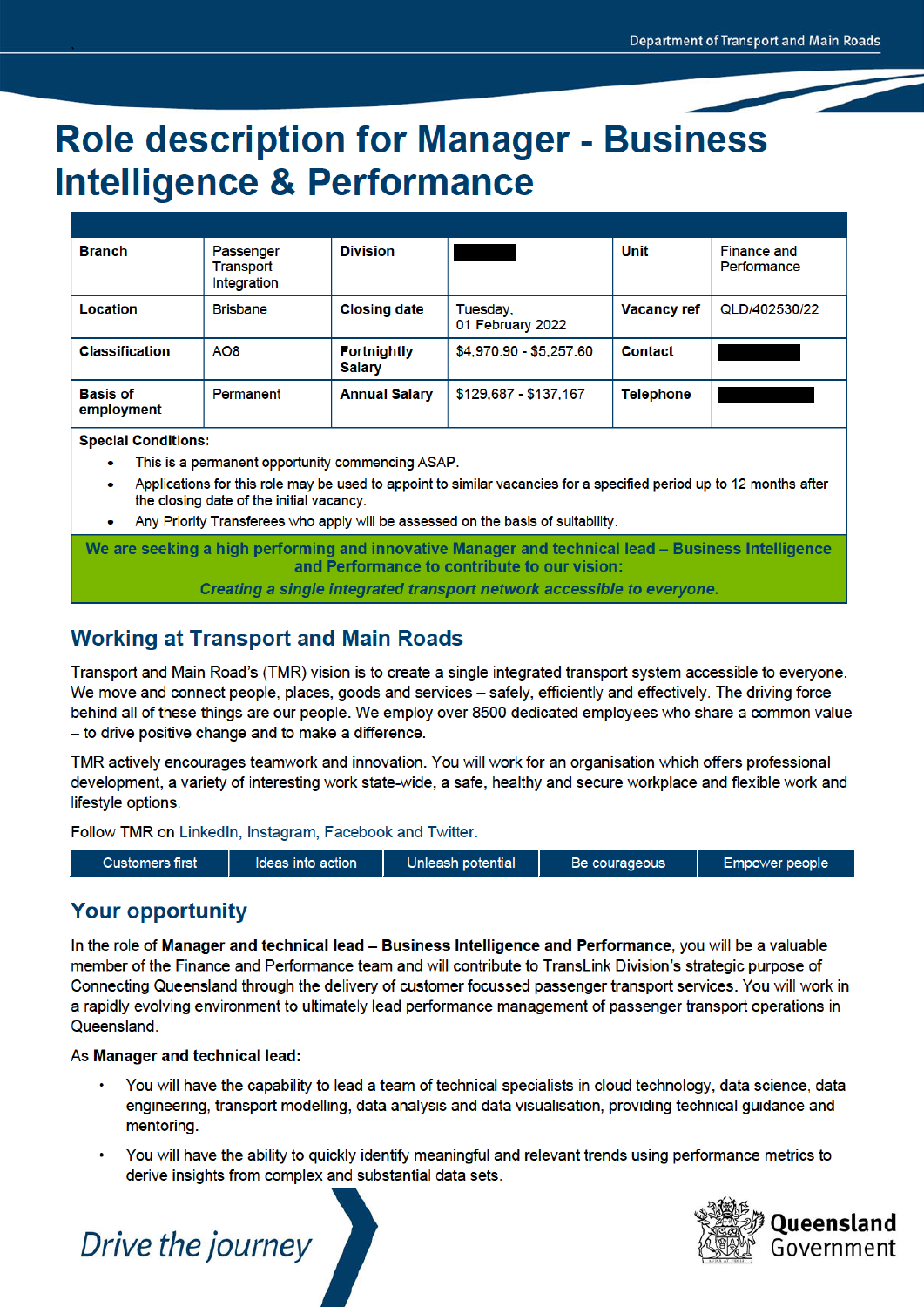- You will have the capability to lead and contribute to the investigation, analysis, design and implementation of TransLink's cloud data and analytics platform, including solution and data architecture, data warehousing and business processes that are cost optimised.
- You will be a self-motivated and driven stakeholder connector with the ability to work collaboratively to solve business challenges.
- You will have an awareness and understanding of the passenger transport environment and issues and will make recommendations that drive passenger transport contract, planning and operational performance and accountability to improve our customer's experience.
- Your communication skills will enable you to translate complex analytical insights into clear and actionable recommendations for the business.

#### Accountabilities include:

- Lead the provision of network performance and customer travel behaviour analytical and reporting products and services across TransLink to optimise network performance, customer experience and revenue generation.
- Oversee the development and implementation of cloud solutions to ingest, integrate and make available data from a range of source systems, to support BI&P products, including high quality and secure data marts for enterprise-wide use.
- Manage team priorities across a program of work in order to support a number of simultaneous projects and other key strategic priorities.
- Work at a project level to lead the development of new models, analytical tools, and dashboard products, including the ongoing evolution of the team's cloud data and analysis platform in line with stakeholder requirements and TransLink priorities.
- Develop strong relationships with internal, departmental and external stakeholders (including but not limited to data and technology management companies, state transit service operators and government transport jurisdictions across the country).
- Leveraging your professional networks, gather information from a variety of data sources to undertake objective, systematic analysis and provide recommendations / insights on key performance indicators and resolution strategies to ensure effective and accountable passenger transit operations.
- Probe complex and extensive data sets to draw out key information to prepare presentations, reports and submissions to leadership and stakeholders, communicating concepts clearly and tailored to the audience.

This position reports to the Director - Business Intelligence and Performance and has seven direct reports two Principal Data Scientists, one Principal Data Engineer, one Senior Data Scientist, one Senior Data Engineer and two Advisors.

#### Is this role for you?

The information in this section outlines the basis of assessment of your suitability for the organisation and the role.

#### Desirable technical requirements:

- Tertiary qualifications at the degree level or higher in Computer Science, Technology, Statistics, Modelling, Mathematics, Economics, Engineering, Transport Planning, Geospatial Information System (GIS), or a numerate discipline would be an advantage.
- Experience in designing, developing, and implementing transport models and data models using cloud-based data and analytics technologies, program languages and statistical software tools (such as Amazon Web Services, Python, Glue, Athena, Matilion, Snowflake and Alteryx).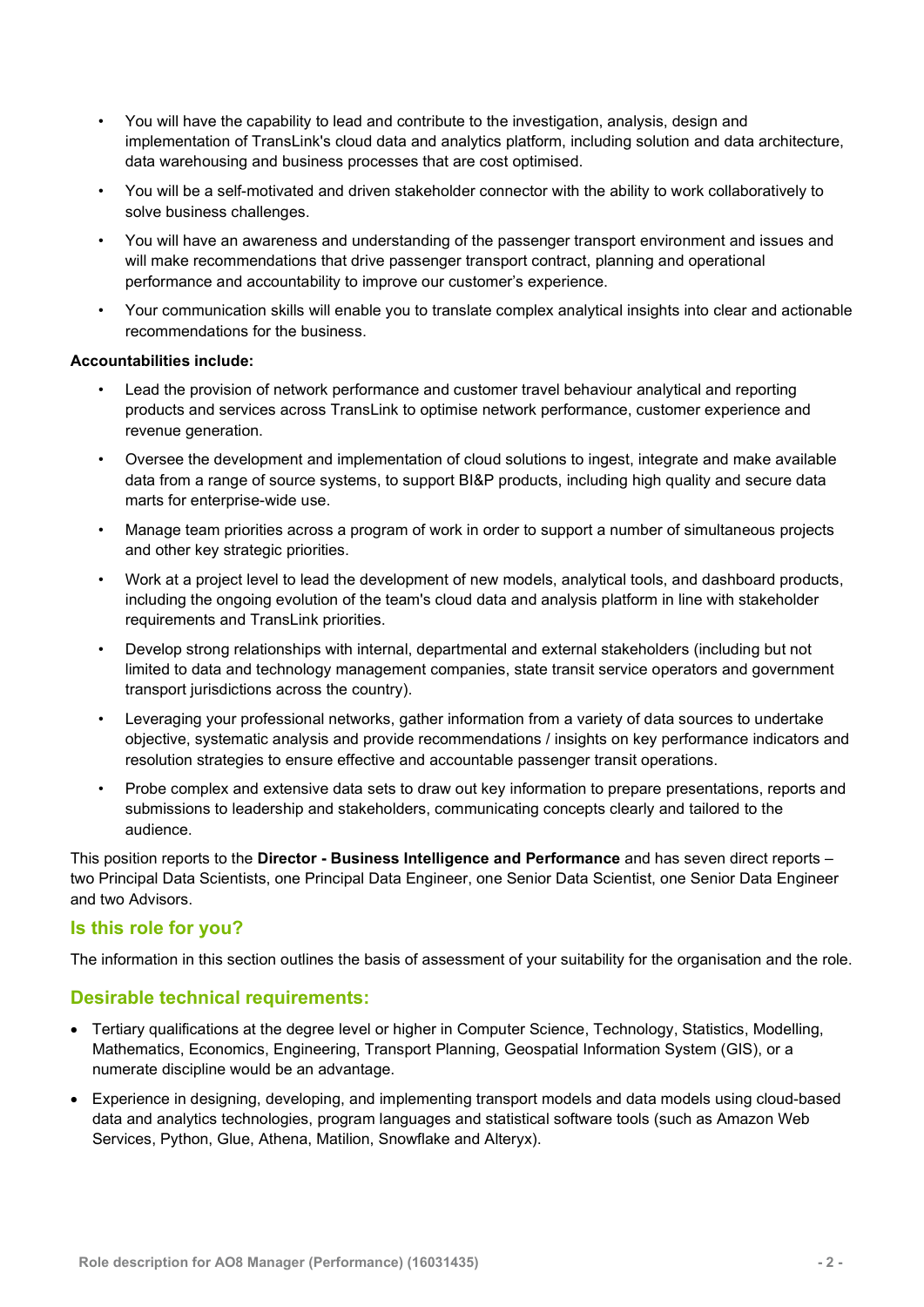#### Role/occupational capabilities:

#### This role maps to Team Leader

Appointments in the public service are based on merit. We will assess your merit for this role by looking at what you have done previously – the knowledge, skills and experience you have built, your potential for development, and your personal qualities. We will consider how well you:

- Vision
	- $\circ$  Stimulates ideas and innovation Supports the team to generate actionable insights from data and empowers the use of technology to drive new efficiencies
	- $\circ$  Leads change in complex environments Empowers others to understand and embrace change by communicating openly about the rationale and intended outcomes
- Results
	- $\circ$  Develops and mobilises talent Implements development plans with direct reports to address skill and knowledge gaps and enhance the capabilities they require for current and future roles. Encourages self-reflection, and provides clear, timely and accurate feedback on progress against agreed goals
	- o Builds enduring relationships Initiates two-way collaborations by providing information and advice in a timely, proactive and non-technical manner, supporting the team to do the same
	- $\circ$  Drives accountability and outcomes Works with the team to develop shared objectives and clear indicators for success, empowering others to take ownership for the delivery and quality of outcomes achieved
- Accountability
	- o Pursues continuous growth Embraces opportunities to expand knowledge and experience through networks, new assignments and development avenues
	- $\circ$  Demonstrates sound governance Promotes integrity in the management and use of processes and resources, ensuring others have the information and training they need for successful implementation. Works with the team to evaluate options and develop appropriate plans to mitigate risks.

## Your application

#### Please provide the following information to the panel to assess your suitability:

- Your CV or resume (maximum five pages)
- Cover letter (maximum two pages) outlining how your knowledge, skills, experience and attributes meet the capabilities listed under 'Is this role for you'.

#### Submit your application:

- Applying online through the SmartJobs and Careers website www.smartjobs.govnet.qld.gov.au is the preferred means to submit an application. To do this, access the 'apply online' facility on the Smart Jobs and Careers website. You will need to create a 'My SmartJob' account before submitting your online application.
- By applying online you can track your application through the process, maintain your personal details through registration and withdraw your application if required.
- All role descriptions and selection processes are required to be aligned with Leadership Competencies for Queensland (LCQ). For more information about the LCQ, visit https://www.forgov.qld.gov.au/leadershipcompetencies-queensland.
- If you experience any technical difficulties when accessing www.smartjobs.govnet.qld.gov.au please contact 13 QGOV (13 74 68). All calls relating to the status of your application once the job has closed should be directed to the contact officer on the role description.